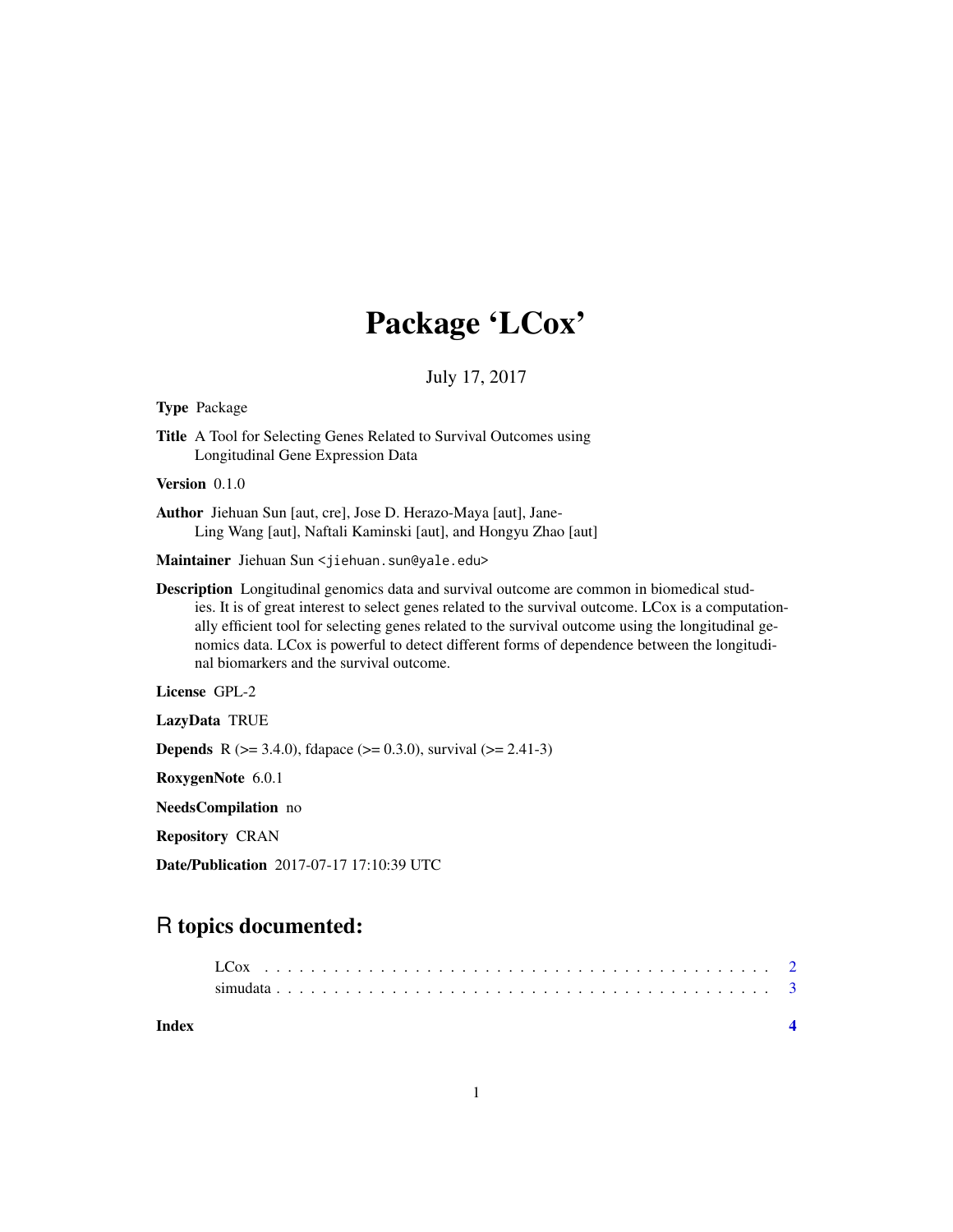<span id="page-1-0"></span>LCox *Hypothesis Testing for longitudinal gene profiles and the survival outcome.*

#### Description

LCox is a function that performs hypothesis tests of the associations between longitudinal gene profiles and the survival outcome.

#### Usage

```
LCox(data = NULL, data.id = NULL, geneID = 3:4, varID = NULL,PLOT = FALSE, optns = list(dataType = "Sparse", FVEthreshold = 0.95,
 methodBwMu = "CV"))
```
#### Arguments

| data        | A data frame contains longitudinal gene expression data. This data frame must<br>contain a column of ID to identify each patient and a column of years to indicate<br>the follow-up time for each data point.                                               |
|-------------|-------------------------------------------------------------------------------------------------------------------------------------------------------------------------------------------------------------------------------------------------------------|
| data.id     | A data frame contains the survival outcome and important covariates. This data<br>frame must contain a column of ID to identify each patient, a column of fstat<br>to indicate the censoring time, and a column of f time to indicate the survival<br>time. |
| geneID      | A vector of integers indicates the column numbers in data for the genes of<br>interest.                                                                                                                                                                     |
| varID       | A vector of integers indicates the column numbers in data. id for the important<br>confounding covariates that need to be included.                                                                                                                         |
| <b>PLOT</b> | A logical value indicates whether a graph showing the fitted lines is desired. If<br>TRUE, a figure "fitted.pdf" will be saved to the current working directory.                                                                                            |
| optns       | A list of options control parameters for the FPCA model.                                                                                                                                                                                                    |

#### Value

returns a matrix with one column being the p values and the other column being the number of eigenfunctions (K).

#### References

LCox: A tool for selecting genes related to survival outcomes using longitudinal gene expression data. Jiehuan Sun, Jose D. Herazo-Maya, Jane-Ling Wang, Naftali Kaminski, and Hongyu Zhao.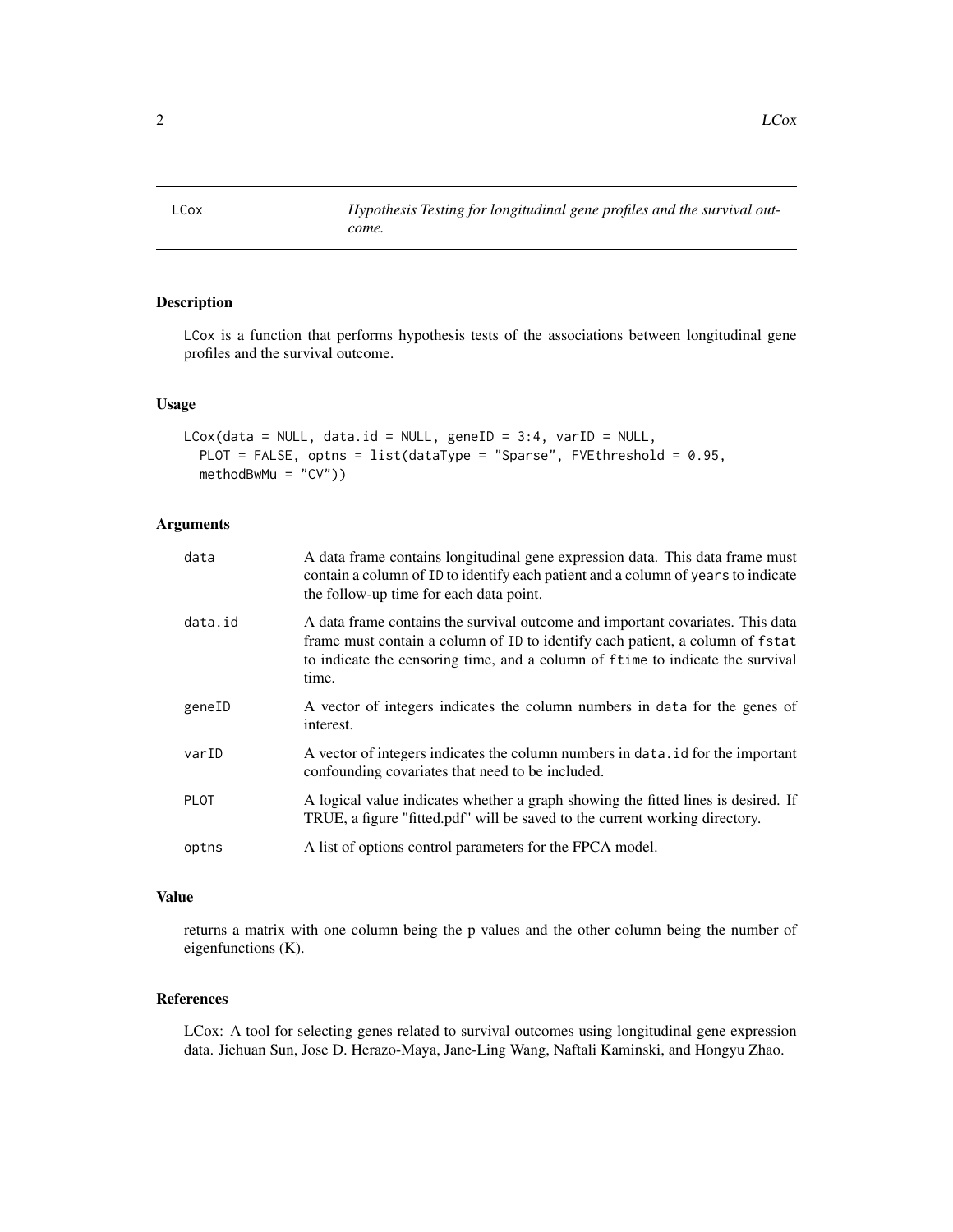#### <span id="page-2-0"></span>simudata 3

#### Examples

```
data.list = simudata()
data = data.list$data
data.id = data.list$data.id
res = LCox(data = data, data.id = data.id, geneID = 3:4)res = LCox(data = data, data.id = data.id, geneID = 3:4, varID = 4)res = LCox(data = data, data.id = data.id, geneID = 3:4, PLOT=TRUE)
```
simudata *Function to Simulate Testing Data*

#### Description

simudata is a function that generates a simulated data.

#### Usage

simudata( $n = 50$ ,  $nf = 5$ )

#### Arguments

|    | Total number of patients.                           |
|----|-----------------------------------------------------|
| nf | The average number of follow-up visits per patient. |

#### Value

returns a list with following objects.

| data    | Longitudinal gene expression data.       |
|---------|------------------------------------------|
| data.id | Survival data with important covariates. |

#### References

LCox: A tool for selecting genes related to survival outcomes using longitudinal gene expression data. Jiehuan Sun, Jose D. Herazo-Maya, Jane-Ling Wang, Naftali Kaminski, and Hongyu Zhao.

#### Examples

data.list = simudata()